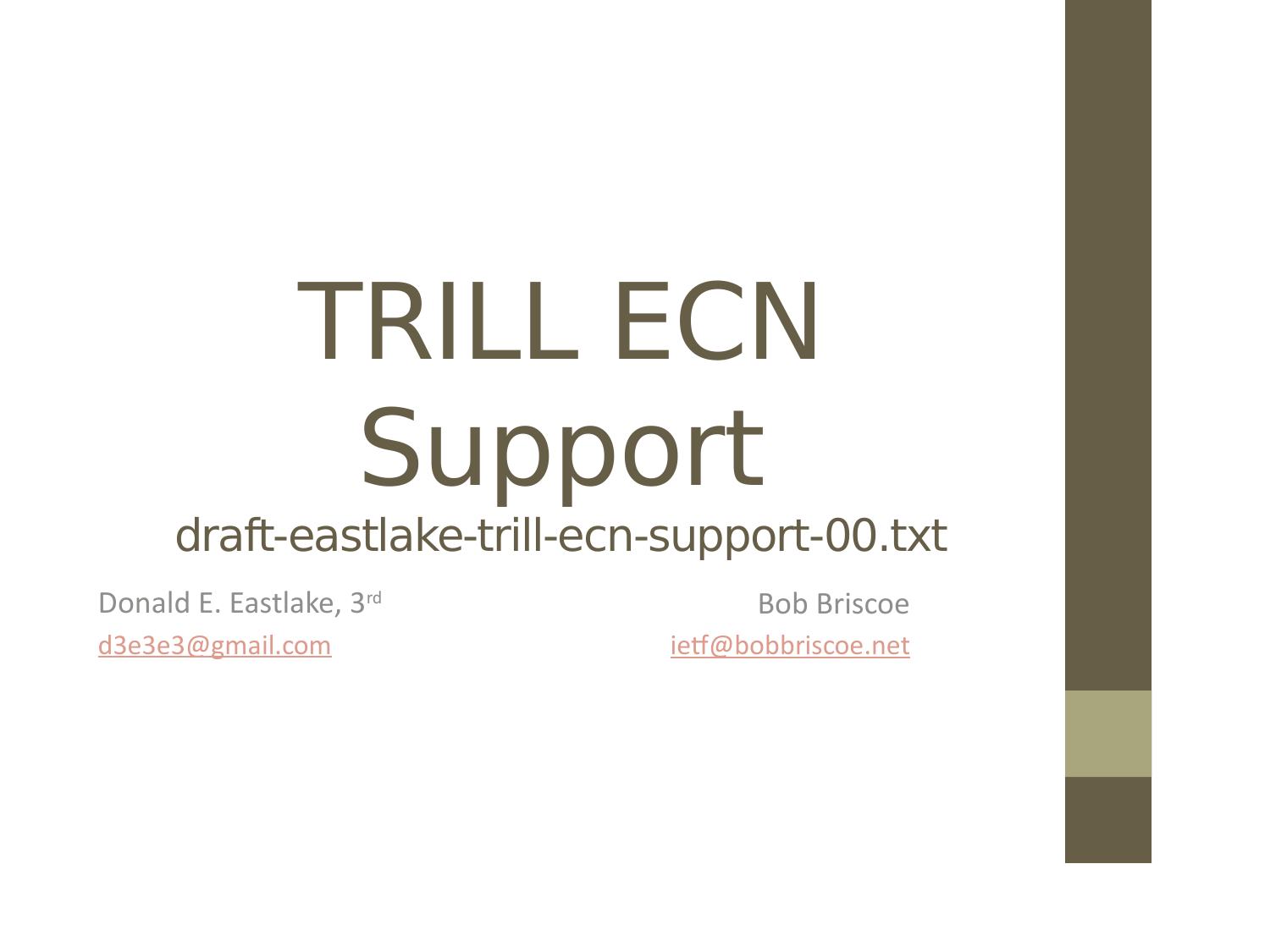#### **ECN Background**

- Explicit Congestion Notification (ECN) in IP [RFC3168]
	- Mark, not drop, packet at congestion onset
	- used extensively in data centres
		- usually for low queue delay with Data Centre TCP (DCTCP)
	- $\blacksquare$  L3 switches mark the IP header
- Enduring incremental deployment problem
	- if legacy receiver or sender would not understand marking
		- congested buffer MUST drop not mark
		- otherwise legacy hosts would black-hole congestion signals
- Solution for e2e transports over IP (eg. TCP, RTP)
	- e2e ECN capability negotiation at flow set-up
	- <sup>l</sup> IP-ECN codepoints for "ECN-capable transport" (ECT)
	- then congested buffers:
		- mark ECT packets or
		- drop Not-ECT packets

| <b>IP-ECN</b><br>codepoint | value | meaning                                 |  |
|----------------------------|-------|-----------------------------------------|--|
| Not-ECT                    | ΩO    | Not<br><b>ECN-capable</b><br>transport  |  |
| ECT(0)                     | 10    | <b>ECN-Capable</b><br>Transport         |  |
| ECT(1)                     | 01    |                                         |  |
| CЕ                         | 11    | Congestion<br>Experienced<br>('marked') |  |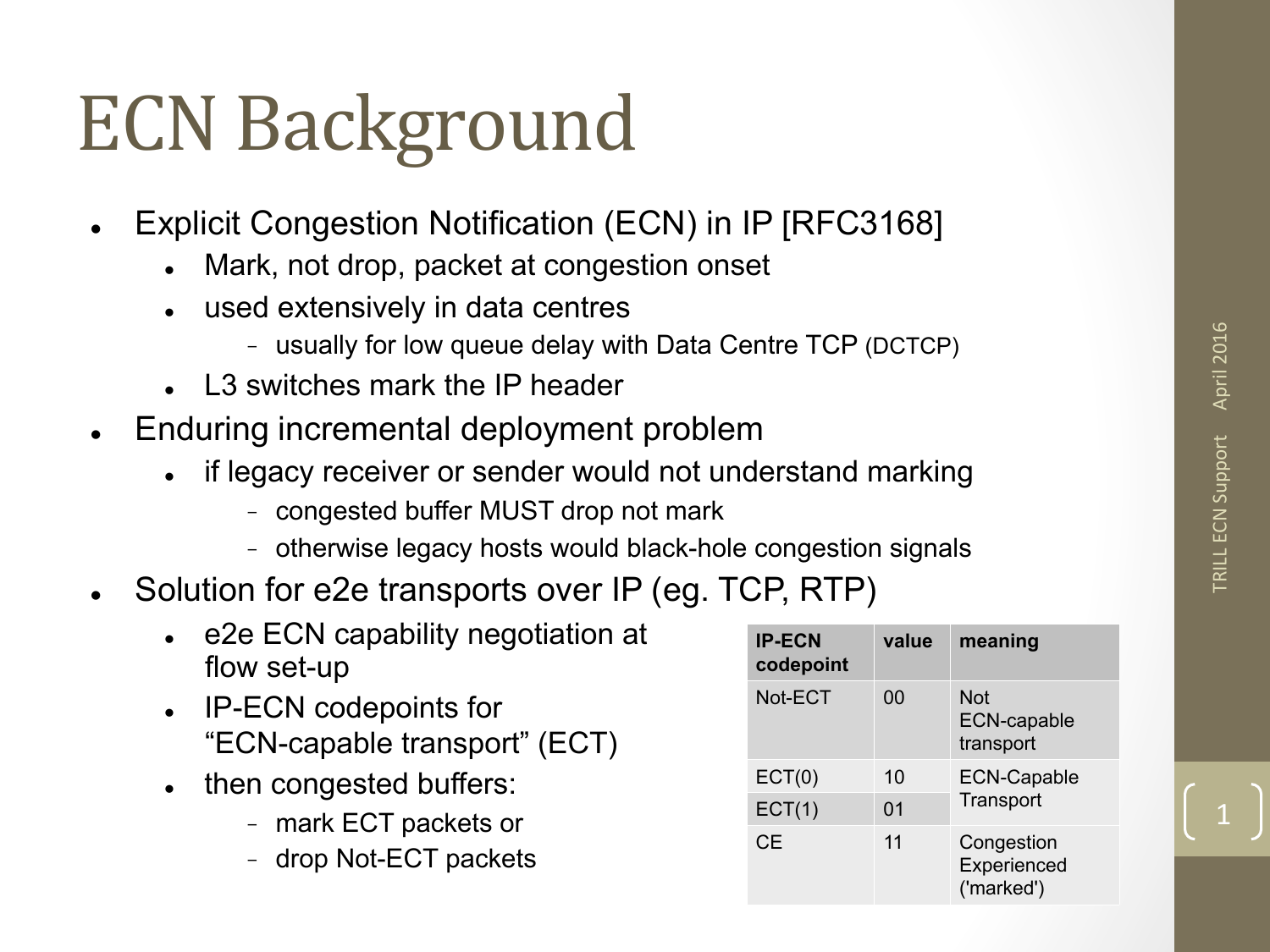## Adding ECN to TRILL: the problem

- Similar incremental deployment problem
	- . if legacy egress does not understand ECN
	- . will not propagate upward to forwarded IP inner header
	- would black-hole congestion signals
- Three potential types of solution:
	- 1. require TRILL RBridges to act as "L3 switches" and mark IP-ECN field
	- 2. require ingress-egress ECN capability advertisement (via routing)
	- 3. use a critical ingress-to-egress flag
- rest of talk
	- #1: set aside as unreasonable
	- #2: described first and in [draft-eastlake-trill-ecnsupport-00]
	- #3: described second but not in draft yet (developed after draft deadline)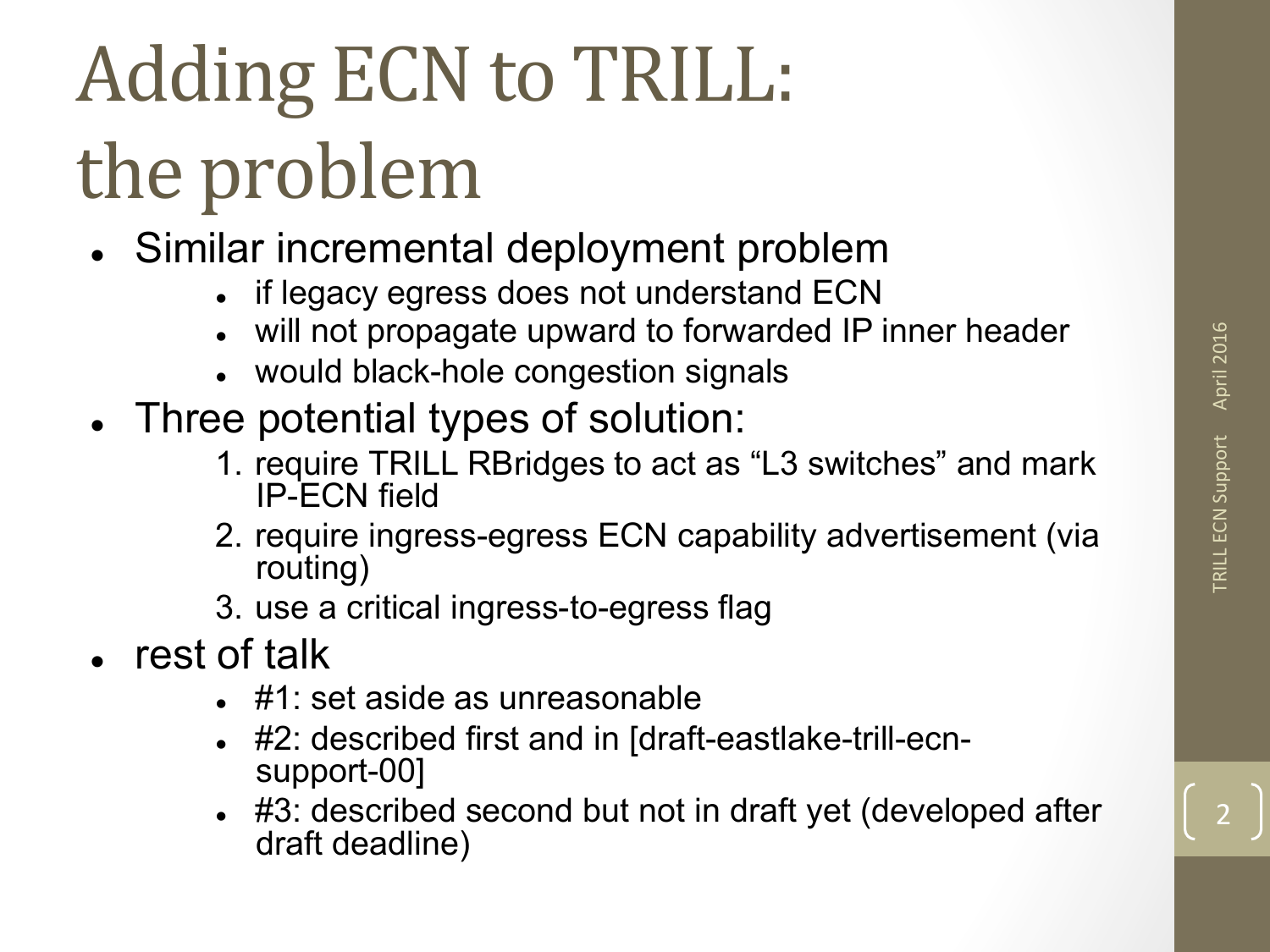#### Approach #2: Requires ingress-egress ECN negotiation

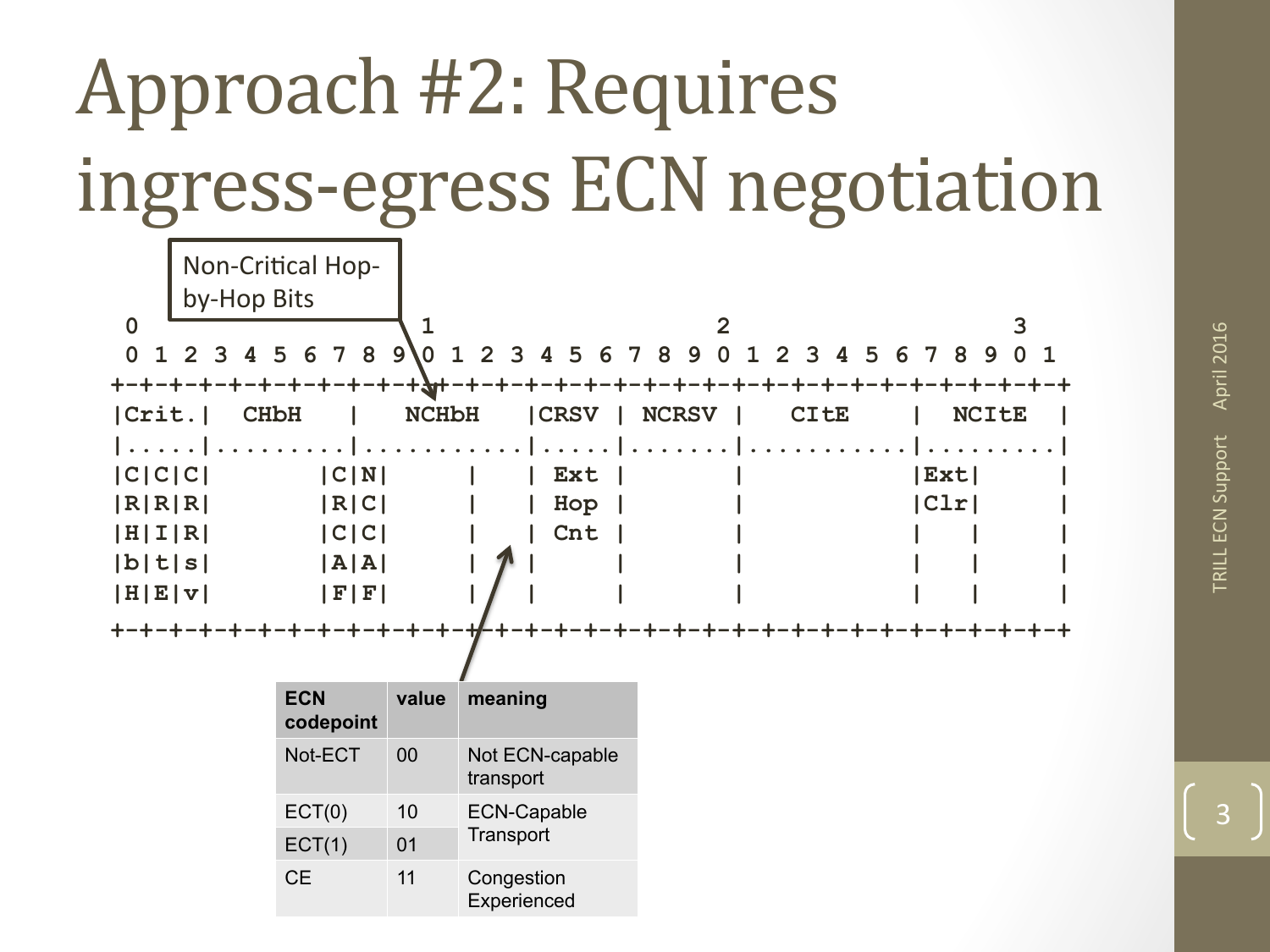## Approach #2: ECN negotiated between ingress and egress



 $\varDelta$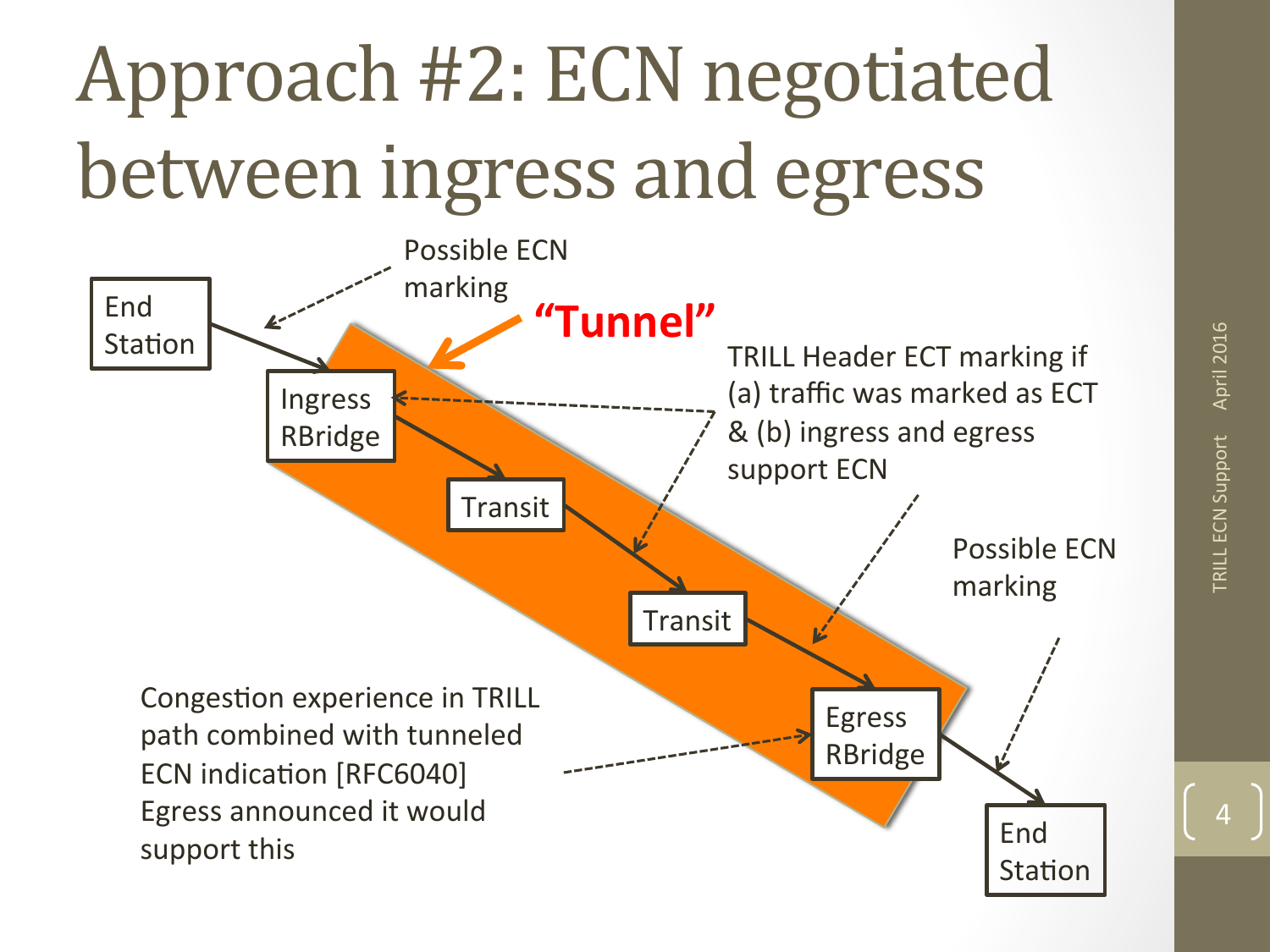#### Approach #3: Defer mark / drop decision to egress

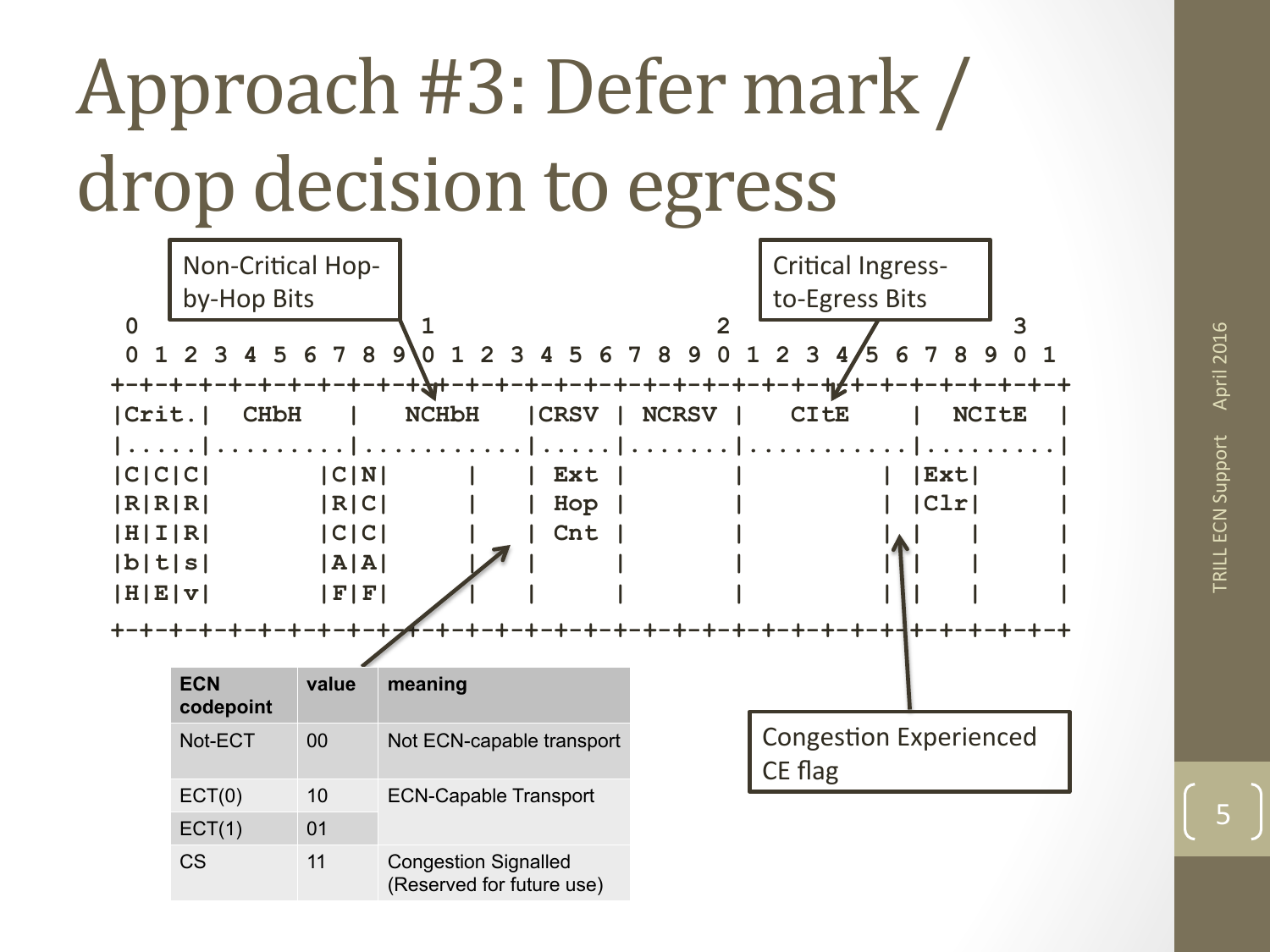## Approach #3: Defer mark / drop decision to egress

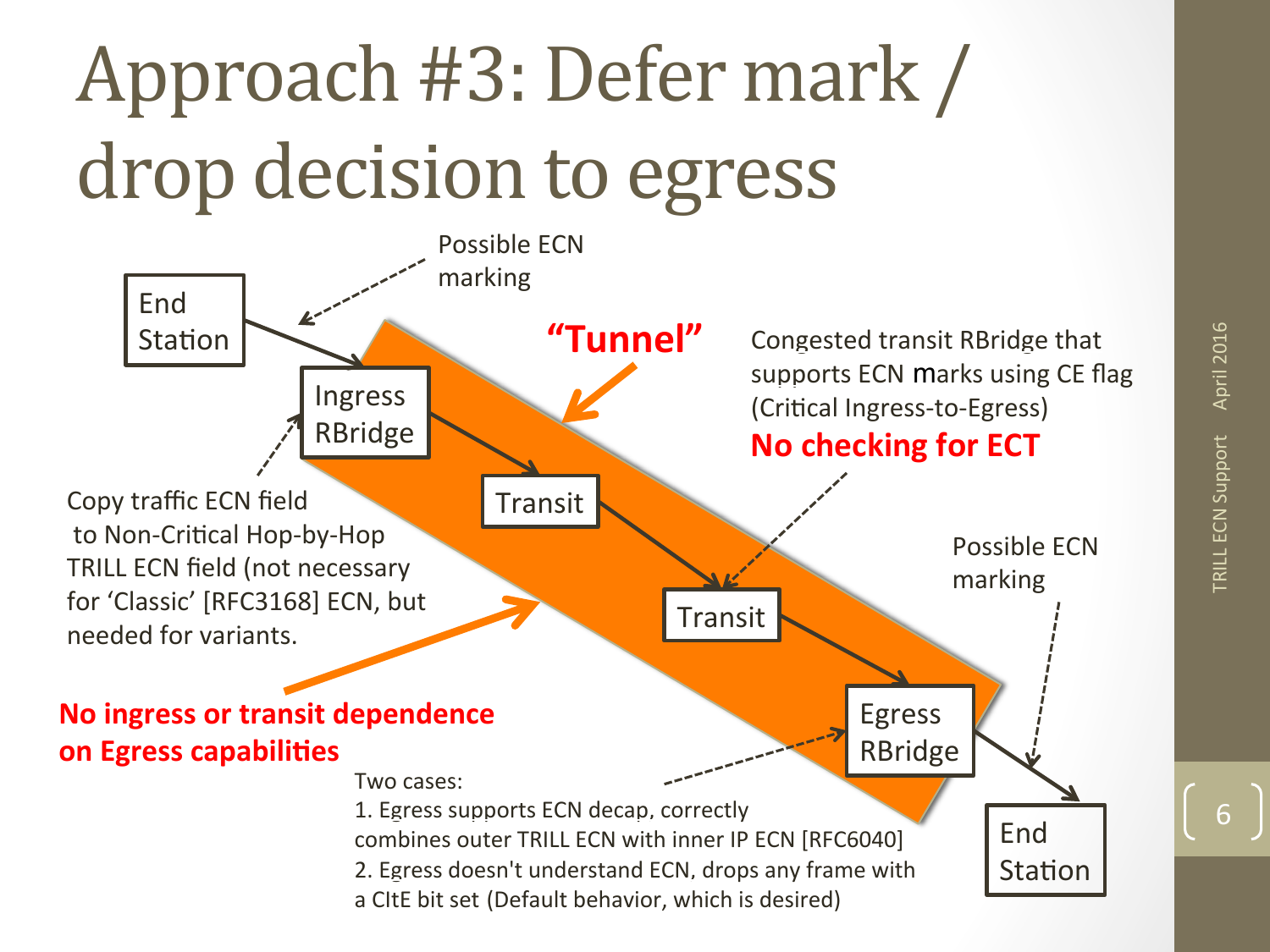#### Recap: ECN tunneling rules at

#### egress [RFC6040]

| incoming  | incoming outer  |         |           |           |
|-----------|-----------------|---------|-----------|-----------|
| inner     | Not-ECT         | ECT(0)  | ECT(1)    | <b>CE</b> |
| Not-ECT   | Not-ECT         | Not-ECT | Not-ECT   | drop      |
| ECT(0)    | ECT(0)          | ECT(0)  | ECT(1)    | <b>CE</b> |
| ECT(1)    | ECT(1)          | ECT(1)  | ECT(1)    | <b>CE</b> |
| <b>CE</b> | <b>CE</b>       | CE.     | <b>CE</b> | <b>CE</b> |
|           | Outgoing header |         |           |           |

• TRILL egress same as [RFC6040] but 3 ECN bits in proposal #3 so map 3 bits to the 4 codepoints as shown in table:

| <b>NCHbH</b><br><b>TRILL</b><br><b>ECN</b> | <b>CItE</b><br><b>TRILL</b><br><b>ECN</b> | Incoming<br><b>Outer</b> |
|--------------------------------------------|-------------------------------------------|--------------------------|
| 00                                         | 0                                         | Not-ECT                  |
| 10                                         | 0                                         | ECT(0)                   |
| 01                                         | $\Omega$                                  | ECT(1)                   |
| 11                                         | 0                                         | <b>CE</b>                |
| 00                                         | 1                                         | <b>CE</b>                |
| 10                                         | 1                                         | <b>CE</b>                |
| 01                                         | 1                                         | <b>CE</b>                |
| 11                                         |                                           | <b>CE</b>                |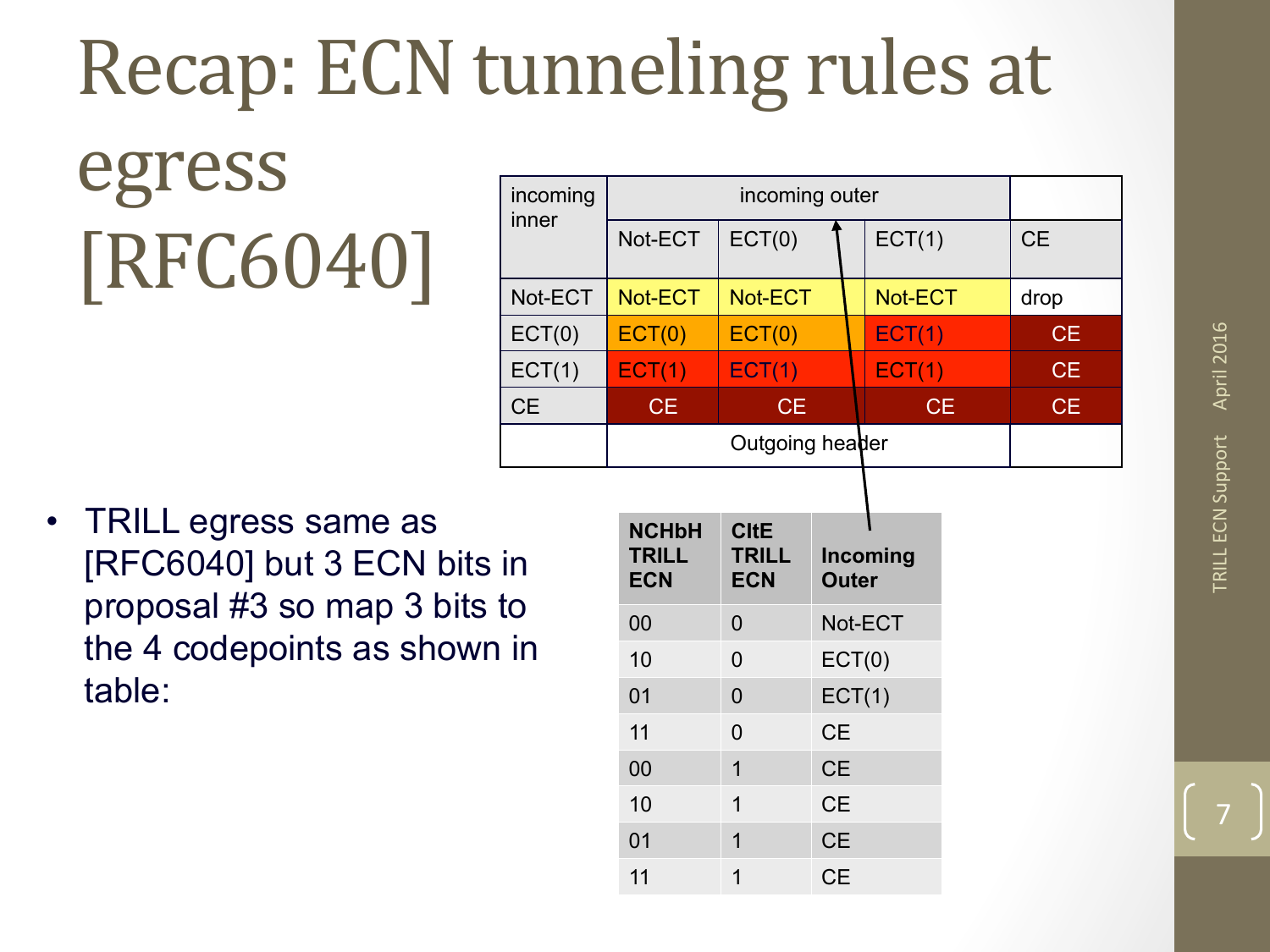#### **Next Step**

- Ask for comments on the mailing list
- Call for WG Adoption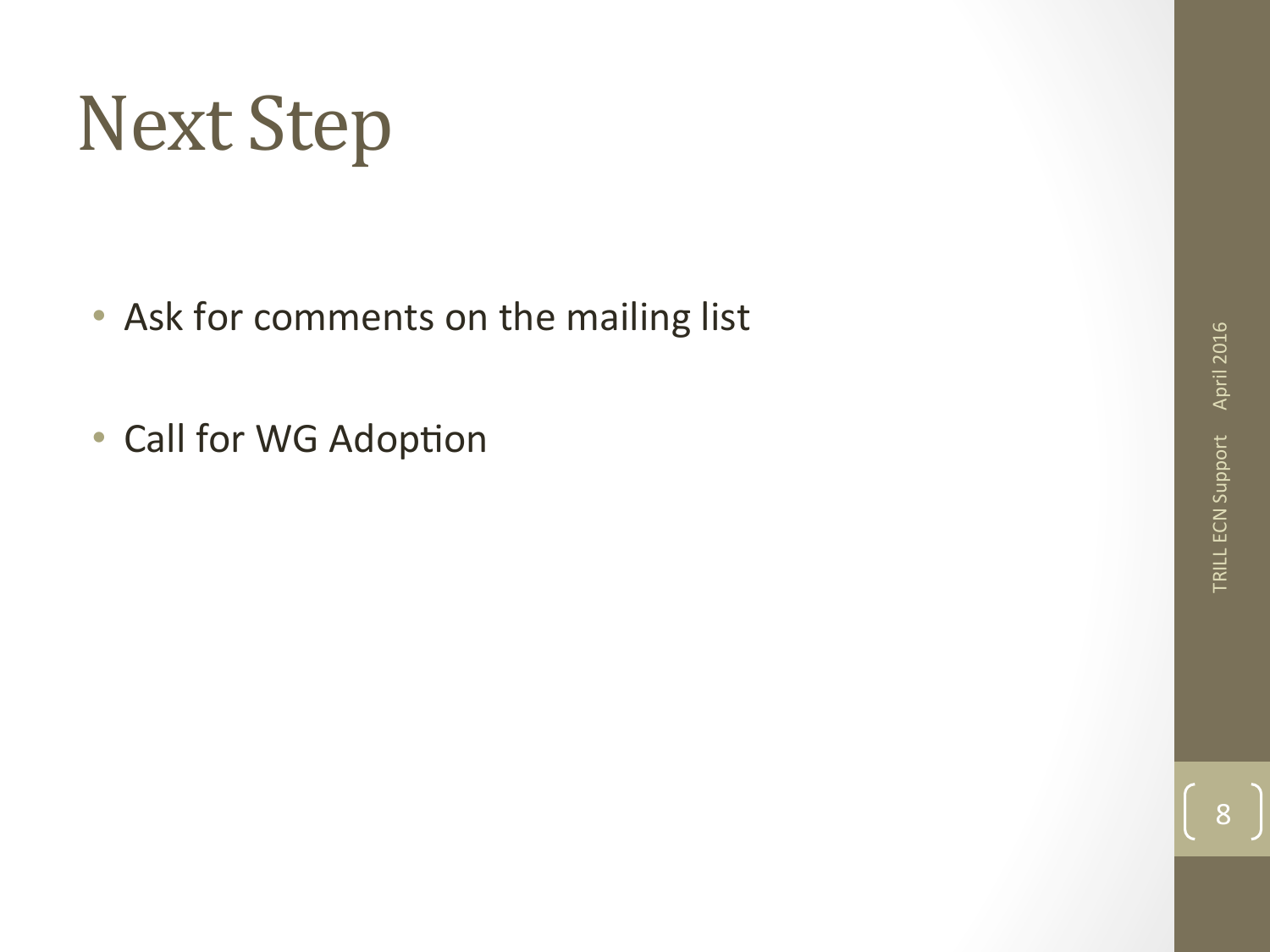#### SUPPLEMENTAL SLIDES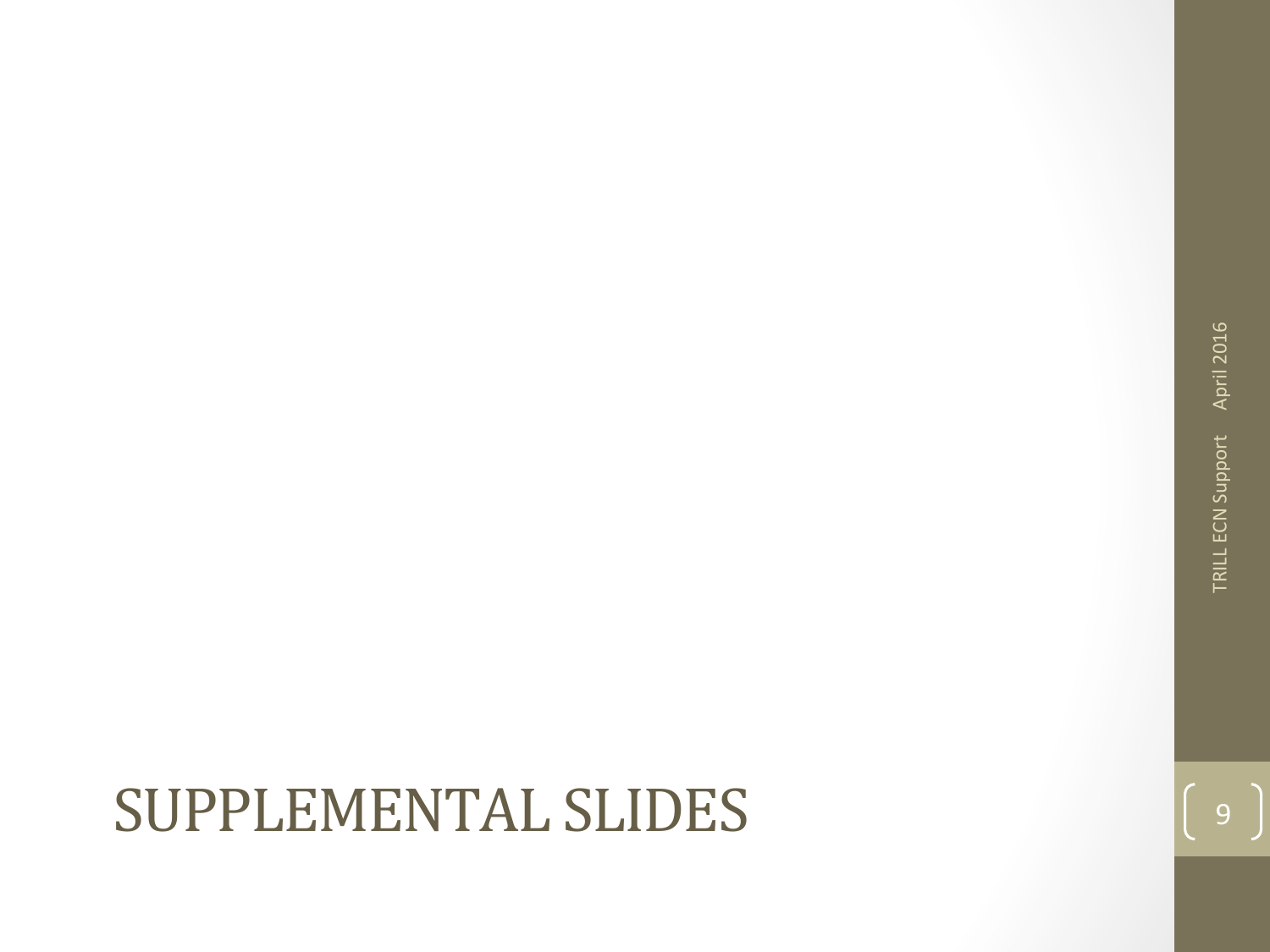#### Recap: ECN tunneling rules at ingress [RFC6040]

| incoming<br>header (also | outgoing<br>outer                  |                       |
|--------------------------|------------------------------------|-----------------------|
| = outgoing<br>inner)     | <b>Normal</b><br>mode<br>(default) | Compatibility<br>mode |
| Not-ECT                  | Not-ECT                            | Not-ECT               |
| ECT(0)                   | ECT(0)                             | Not-ECT               |
| ECT(1)                   | ECT(1)                             | Not-ECT               |
| <b>CE</b>                | CE                                 | Not-ECT               |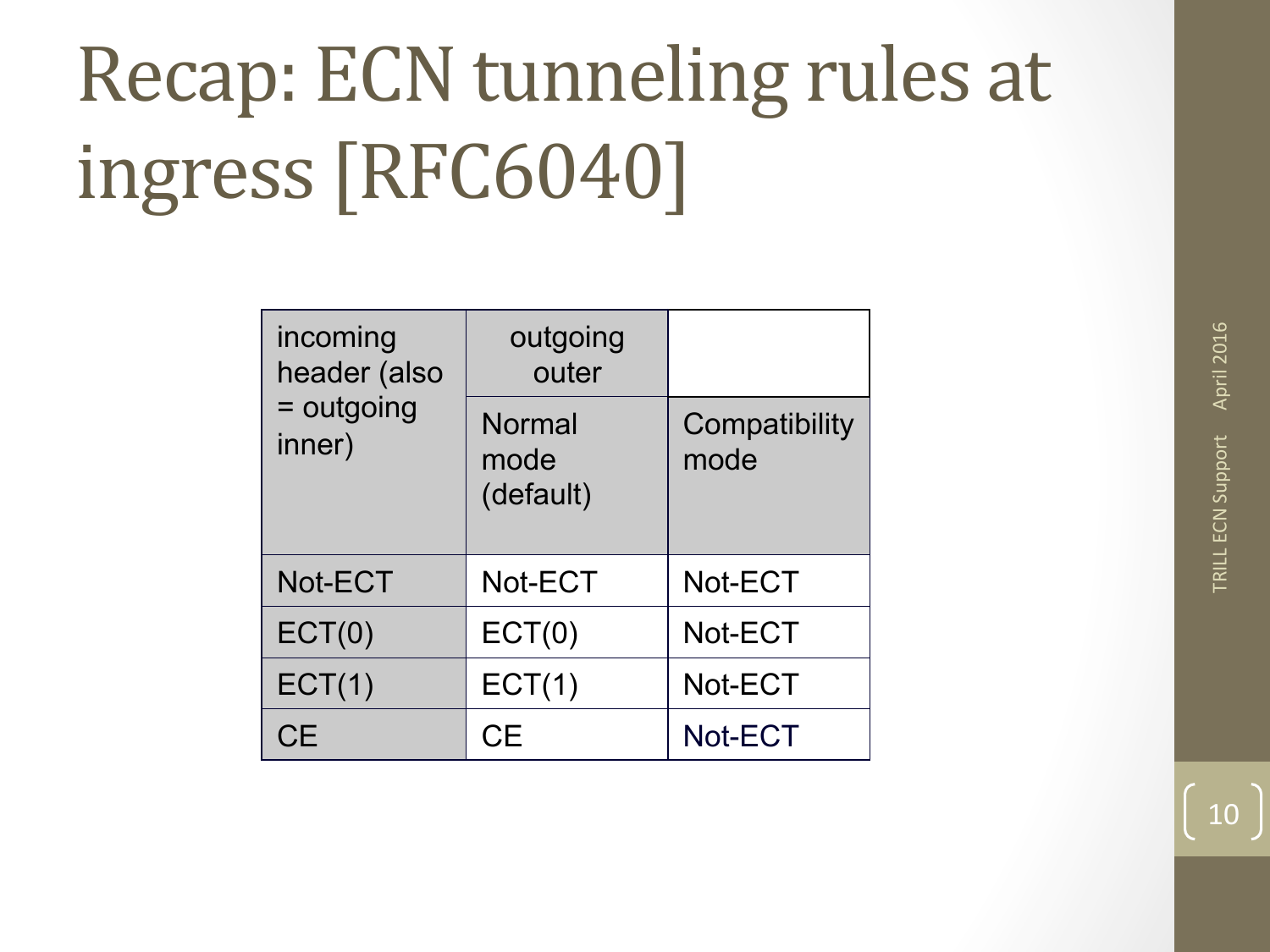#### Adding support to TRILL for Low Latency Low Loss Scalable throughput (L4S)

- for background on L4S see:
	- <sup>l</sup> draft-briscoe-aqm-duaq-coupled, draft-briscoe-tsvwg-ecn-l4s-id



- <sup>l</sup> On TRILL RBridge, use solution #3 "defer mark/drop decision"
	- plus: classify on NCHbH TRILL ECN field, as shown above

}

```
Classic queue:
    mark(frame, CE(0)
if (p' > max(random(), random()) {
}
```

```
L4S queue:
```
if ( $p'$  > random()) {

- if  $(p'$  > random $()$ ) mark(frame,  $CE(0)$ ) else mark(frame, CE(1) )
- <sup>l</sup> then deferring mark/drop decision to egress gives desired outcome